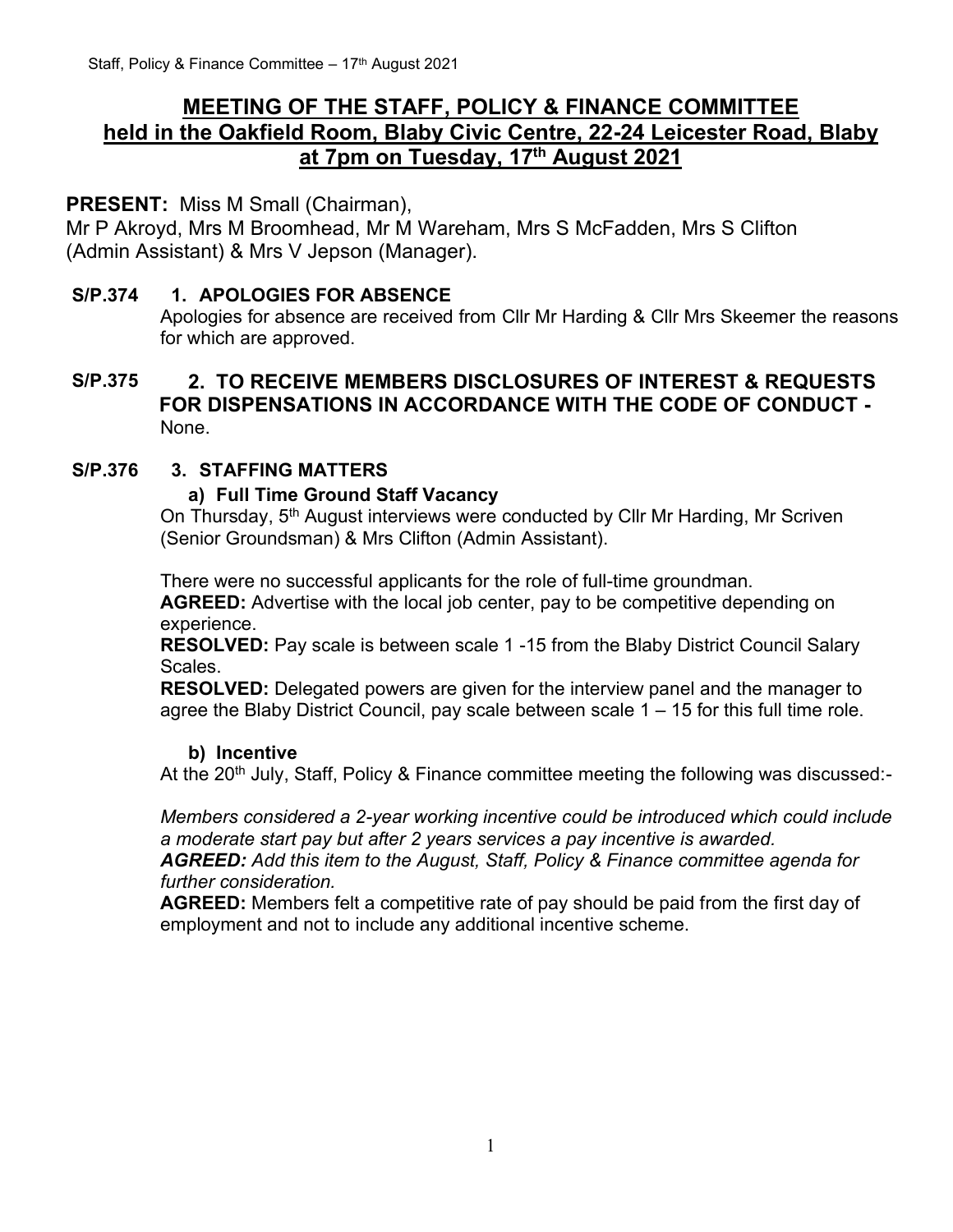## **c) Eviction & Court**

Members are informed about an email which has been received from a local resident who wishes to seek legal redress in the courts for some of the recent allotment tenants evictions.

The resident has asked for the manager and Cllr Mr Wareham to forward any dates between now and February 2022 when they would be either on holiday or on other business and unable to appear in court.

**AGREED:** Reply to the local resident stating that if this information is required it will only be given on receipt of official documentation from the resident's solicitor and that no further correspondence is to be conducted with this resident due to the threat of court action.

## **S/P.377 4. TO REPORT UPDATE ON THE COUNCIL'S WEBSITE**

The new Council logo has been received in several formats, both in black & white and full colour. The trademark registration may take up to 4 months to be approved, in the meantime the logo can be used without the trademark symbol.

The new website is currently being built and the content being transferred over. The site framework is almost complete and now that the branding has been finalised the content will be transferred from the old site ready for checking and approval.

#### **S/P.378 5. TO CONSDIER CIVIC CENTRE ALARM AUTO DIALLER SYSTEM QUOTATION**

The Civic Centre intruder alarm does not currently have a auto dialler connected, a quotation has been received priced at £264.00 + VAT to supply and install a GJD Auto dialler, this device requires a SIM card which should be supplied by the end user. **DECLINE:** Members declined to accept the quotation for a auto dialler connector for the Civic Centre alarm system as they do not think it is necessary.

## **S/P.379 6. TO CONSIDER BLABY CIVIC CENTRE CCTV**

The CCTV system we are currently using is dated and very time consuming to download images.

Members have been issued with a quotation for a replacement recorder priced at £282.00 plus installation and VAT.

**RESOLVED:** Accept the quotation priced at £282.00 + VAT and installation for a replacement recorder.

## **S/P.380 7. TO REPORT UPDATE ON COUNCIL VEHICLES**

## **Nissan Cabstar Replacement**

With the need to purchase two replacement vehicles as the Nissan Cabstar MOT is due to expire on the  $27<sup>th</sup>$  September 2021 and the road tax is due on the 1<sup>st</sup> September 2021, we are looking at purchasing either a new Isuzu Truck or a Nissan Cabstar.

The basic cost to have this on the road is  $£24,995.00 + VAT (£4,999) + £330 (£275$  for 12 months road tax and £55.00 initial regitration fee).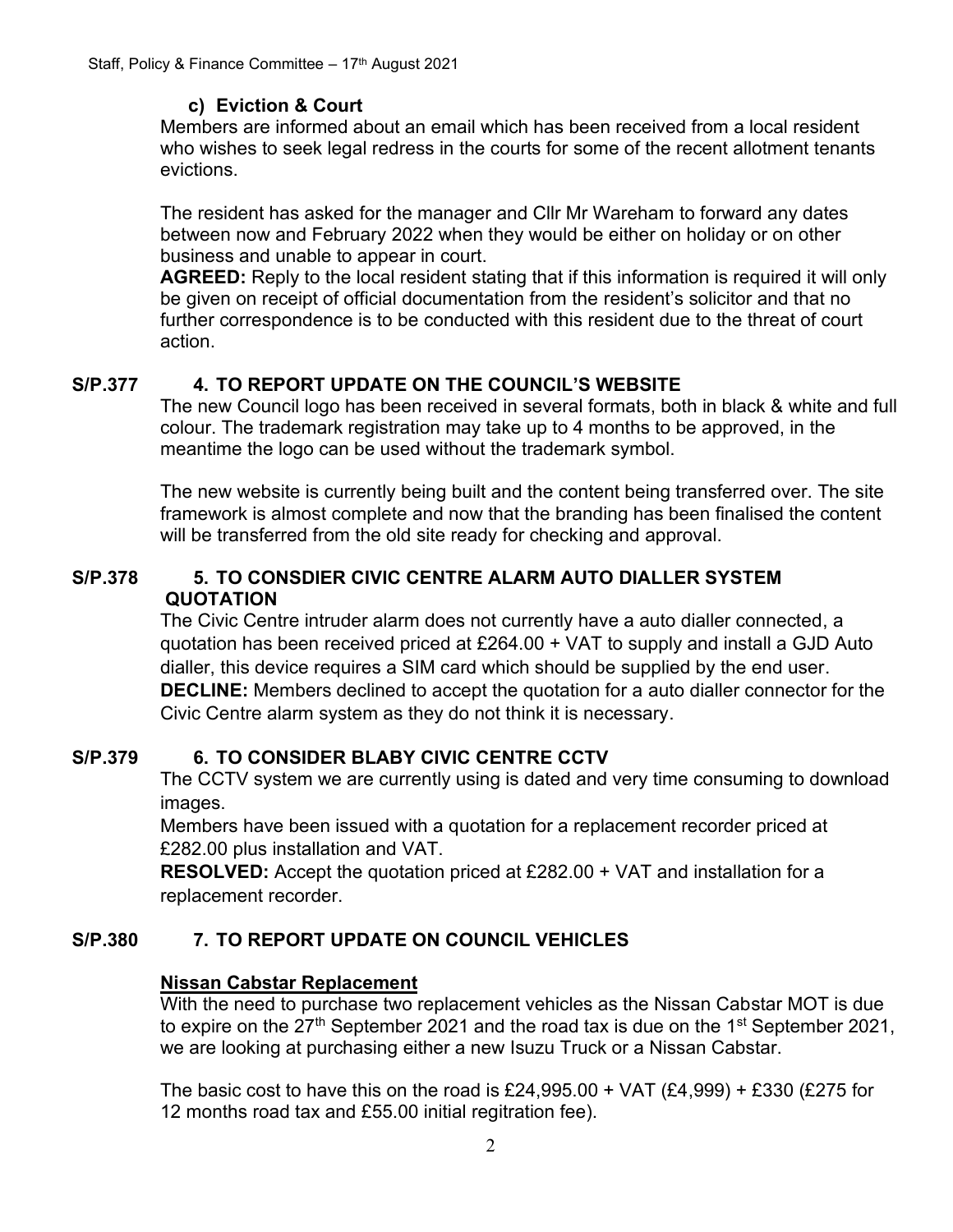We have been offered a trade in value for the Nissan Cabstar without an inspect of £2,800.00, this price may change on inspection.

#### **Citroen Belingo Replacement**

The Berlingo MOT runs out on the 18<sup>th</sup> September and the road tax on the 31<sup>st</sup> August 2021.

We are looking for a small secondhand vehicle to replace the Berlingo which are priced between £6,000.00 - £7,000.00 + VAT.

**RESOLVED:** The manager is given delegated powers to purchase two vehicles as required.

# **S/P.381 8. TO CONSIDER BLABY CIVIC CENTRE OFFICE SPACE a) Grey Room**

Go Kart Party UK Ltd will be vacating the Grey Room on the 31<sup>st</sup> August 2021 when MID.point Security Systems Ltd will be taking over the tenancy on a 3 year contract at a monthly rental fee of £350.00 + VAT.

MID.point Security Systems Ltd are interested in purchase some of the Parish Council office furniture which is no longer required.

**RESOLVED:** The manager is given delegated powers to sell or dispose any excess office furniture.

#### **b) Acorn Room**

New tenants are due to take over the Acorn Room for a period of 3 years, the company is called Fairford Accountants Limited, the rental rates agreed are:-

Year 1 contract =  $£775.00 + VAT$  per month Year 2 contract =  $£775.00 + VAT$  per month Year 3 contract =  $£800.00 + VAT$  per month

The following questions have been asked by the new tennats:-

1) Could we paint the walls Grey and White

**AGREED:** Yes the new tenant can re-paint the walls but it will need to be returned to its original colour at the end of their tenancy.

2) Can the curtain rail be removed?

**AGREED:** Yes the groundstaff will remove the curtain rail.

3) Can the projector screen and overhead rail be removed?

**DECLINE:** The projector screen can be rolled up but will not be removed from the wall and the overhead plug sockets in the ceiling need to remain in place.

4) They would like to have extra sockets placed on the walls

**AGREED:** The tenant can appoint a qualified electrician to install additional plug sockets at their own cost but the Parish Council would need to issued with a copy of the electrical certificates.

5) Can they change the name of the room from Acorn to Suite 4?

**DECLINE:** No, the room is to remain named as the Acorn Room.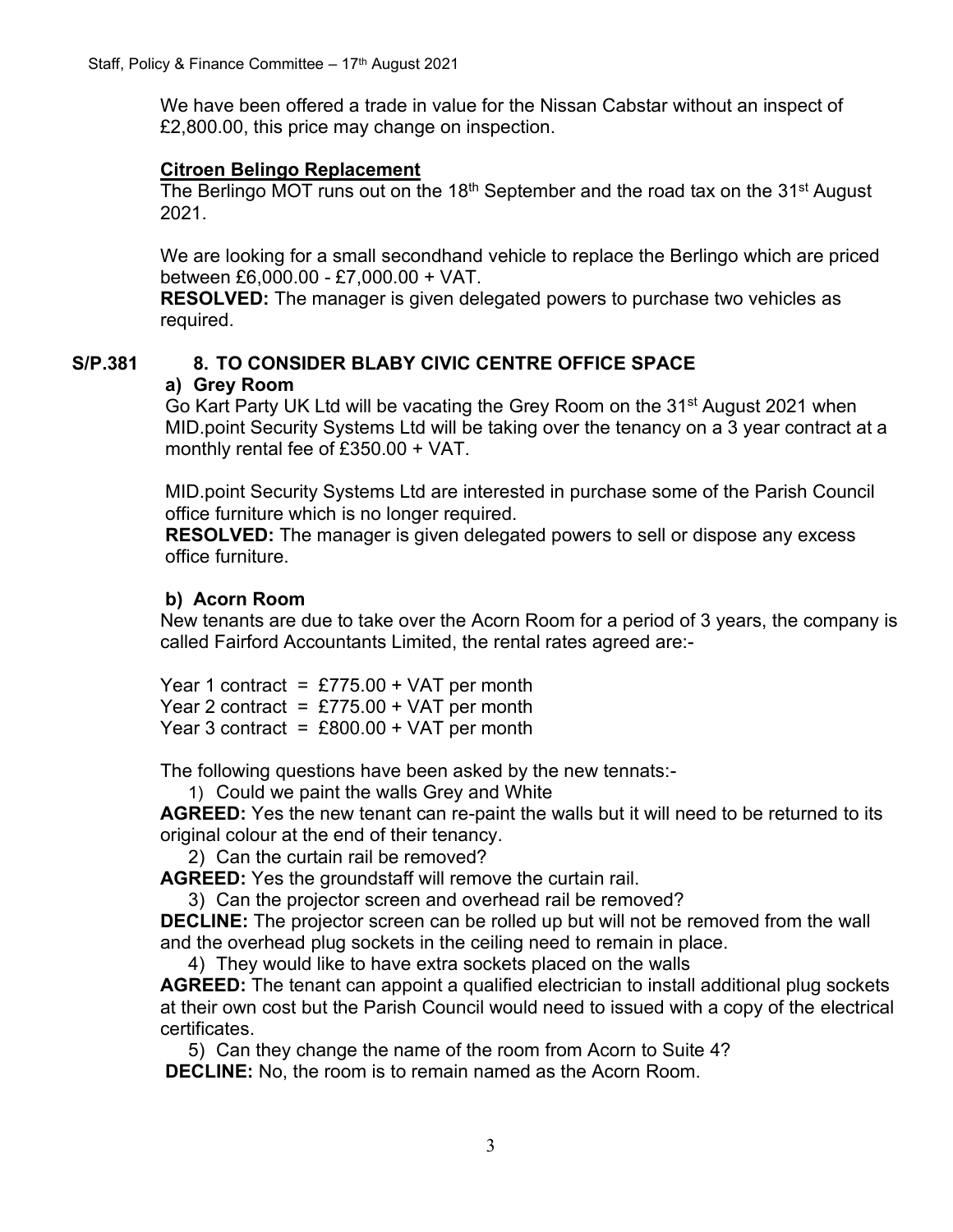#### **c) Northfield Room – Hot Desk**

Members are asked to consider changing the Northfield Room from a meeting room to a Hot Desk room.

The benefit to providing a hot-desk is to increase income, a temporary dedicated workspace is offfered for professionals to work in an office environment as and when required, hired out on an ad hoc basis by the hour,  $\frac{1}{2}$  day or full day without the commitment of renting

To increase income we can provide at a cost, stationary, photocopying, laminating, printing, binding Flipchart

Buffets & Lunches, Tea, Coffee, Water & Biscuits per person.

#### **d) Room Hire: Parish Council Meeting Room**

**RESOLVED:** The following fees are to be applied for the hire of the Northfield Room Hot Desk room and the Oakfield Room.

## • **Northfield Room**

- $\cdot$  £15.00 + VAT per hour
- £25.00 + VAT half day rate
- £35.00 + VAT full day rate
- Tea, Coffee Water & Biscuits £1.50 per serving

## • **Oakfield Room - (Up To 50 seated with no tables)**

• £25.00 + VAT per hour plus Tea, Coffee Water & Biscuits £1.50 per serving

• £65.00 + VAT - Half Day Rate includes 1 x serving of Tea, Coffee Water & Biscuits per person

• Full Day Rate £85.00 + VAT – Full Day Rate includes 2 x servings of Tea, Coffee Water & Biscuits per person

Any existing tenants wishing to hire the above rooms will be charged at a reduced rate of 50% (due to insurance purposes drinks will provided by Blaby Parish Council)

## **Rules**

- Meeting Rooms for hire at convenience to the Council's Staff.
- If a Member of Council is on the premises on the evening they may be given the responsibility for locking/unlocking the premises and setting the alarm.